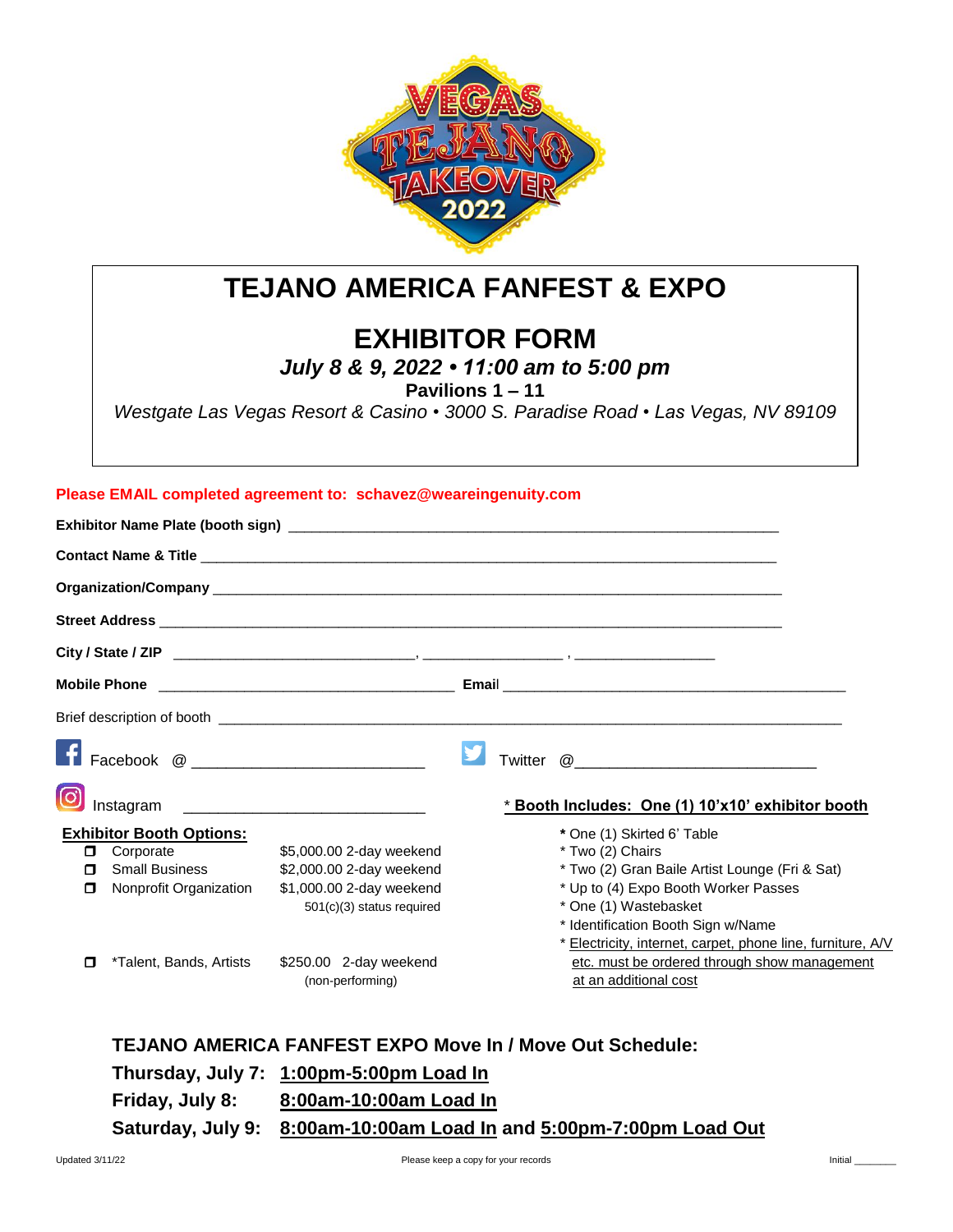### **Terms of Sale**

LatinPointe Brands, LLC d/b/a INGEÑUITY shall base all space assignments on prompt arrival for load-in, level of participation, organization's history with Vegas Tejano Takeover 2022 and size and configuration of exhibit. Furthermore, LatinPointe reserves the right to assign and reassign exhibit space to ensure safety and convenience and to avoid conflict of products and or exhibitors. **An exhibitor that is not in booth by 10:30 am during expo hours will be moved and can be cancelled (no refunds for no shows – nontransferable).** This signed contract, and full payment must be received for consideration and before the TEJANO AMERICA FANFEST EXPO opens. There are no refunds for exhibit cancellations and this exhibitor agreement is NONTRANSFERABLE.

The undersigned has read and agrees with the Terms of Sale of this agreement and agrees to comply with exhibit rules and regulations listed below as set by LatinPointe Brands, LLC dba INGEÑUTIY. All rates quoted are inclusive and non-commissionable. The Exhibitor agrees to abide by the Exhibit Rules and Regulations.

#### **Billing and Payments (If different from Primary Contact)**

| American Express □ MasterCard □ Visa<br>α<br>$\Box$                                                                                                                                                                             | Discover (select one) |
|---------------------------------------------------------------------------------------------------------------------------------------------------------------------------------------------------------------------------------|-----------------------|
|                                                                                                                                                                                                                                 |                       |
| Expiration Date $\frac{1}{2}$ $\frac{1}{2}$ $\frac{1}{2}$ $\frac{1}{2}$ $\frac{1}{2}$<br>Security 3-digit V-Code ___ __ __ (4-digits on AMEX only)                                                                              |                       |
| Check enclosed Payable to LatinPointe Brands, LLC<br>α                                                                                                                                                                          |                       |
| * Unless otherwise requested, this agreement serves as an invoice for payment.                                                                                                                                                  |                       |
|                                                                                                                                                                                                                                 |                       |
|                                                                                                                                                                                                                                 |                       |
| <b>Purchase Authorization</b><br>I understand and agree to comply with the Terms of Sale and Exhibit Rules and Regulations set forth by LatinPointe Brands, LLC.<br>I understand there are no refunds and transaction is final. |                       |
| <b>Print Name</b>                                                                                                                                                                                                               |                       |

| .                    |      |
|----------------------|------|
| Title                |      |
| Authorized Signature | Date |